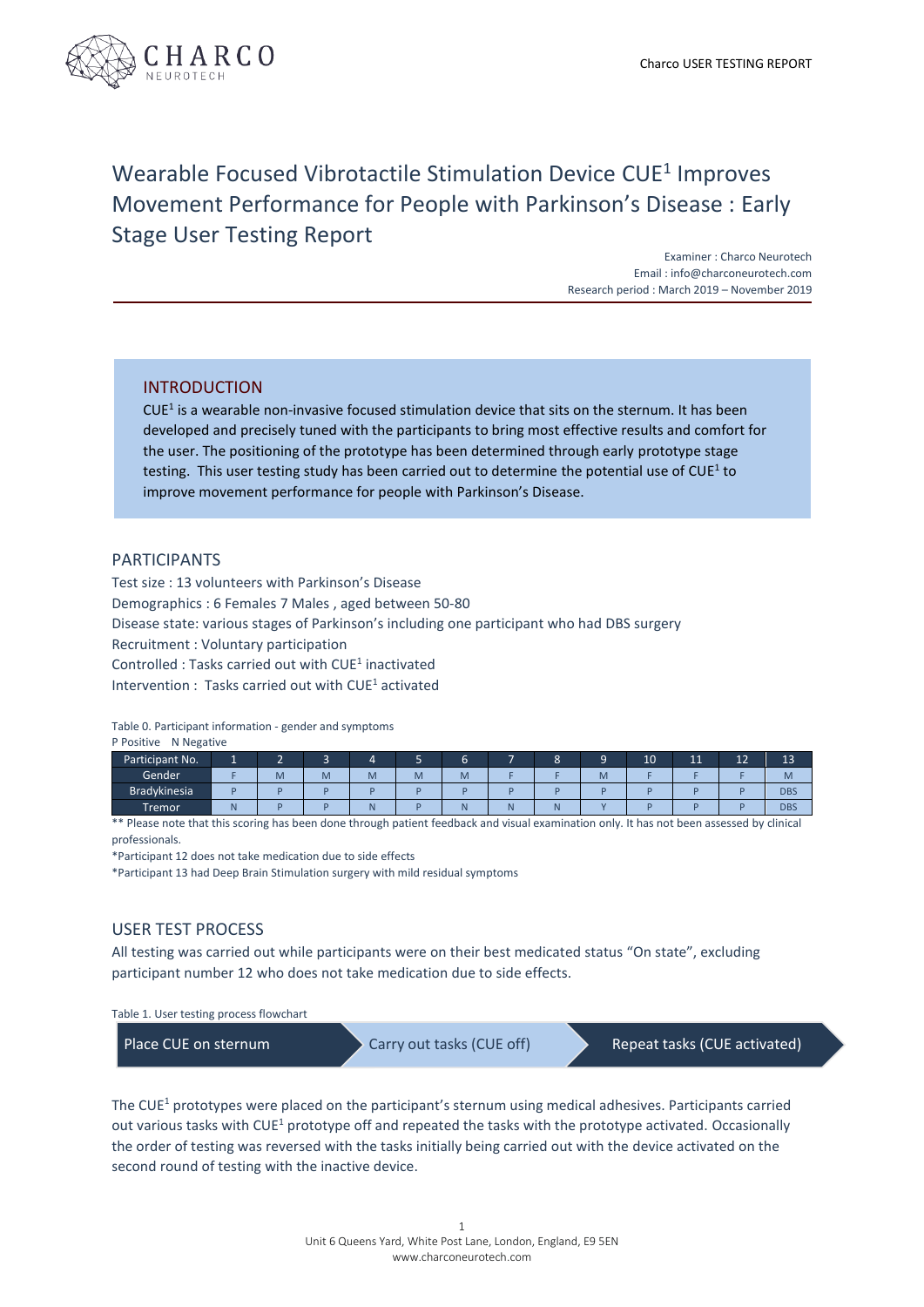

#### SELECTED TASKS

12 tasks were carried out by 13 participants with Parkinson's disease. Tasks were selected to represent the stiffness and slowness of movement affected by Parkinson's Disease.

| Table 2. Tasks used for examination |                                                                            |                                                   |  |  |  |
|-------------------------------------|----------------------------------------------------------------------------|---------------------------------------------------|--|--|--|
|                                     | <b>Tasks</b>                                                               | <b>Measurement</b>                                |  |  |  |
| <b>Facial movement</b>              | - Reading<br>- Mouth Exercises (Open and shut)                             |                                                   |  |  |  |
| Hand movement<br>exercises          | - Pinching<br>- Duck<br>- Turning over                                     |                                                   |  |  |  |
| Using / moving objects              | - Piling up cards<br>- Flipping cards<br>- Bringing a card out of a wallet | Time comparison between<br>control / intervention |  |  |  |
| <b>Using Tools</b>                  | - Writing<br>- Texting                                                     |                                                   |  |  |  |
| Gait                                | -Walking (distance varied from 2 meters to 3 meters)                       |                                                   |  |  |  |
| <b>Tapping</b>                      | - Tapping                                                                  | Comparing the number of taps                      |  |  |  |

All the participants were asked to carry out the hand movement exercises – pinching, duck, and turning over. Other tasks were optional and guided by participant status and request.

# RESULT ANALYSIS

Table 3. The average improvement with the intervention across motor tasks



#### AVERAGE TASK IMPROVEMENT

Participants using the intervention demonstrated an average of 16.63% improvement in time to complete hand movement tasks.

The largest improvement was demonstrated on bringing a card out from the wallet which was on average 44.95% faster by 5 participants. Piling 6 cards to one place has shown an average of 25.69% reduction in time by 12 participants.